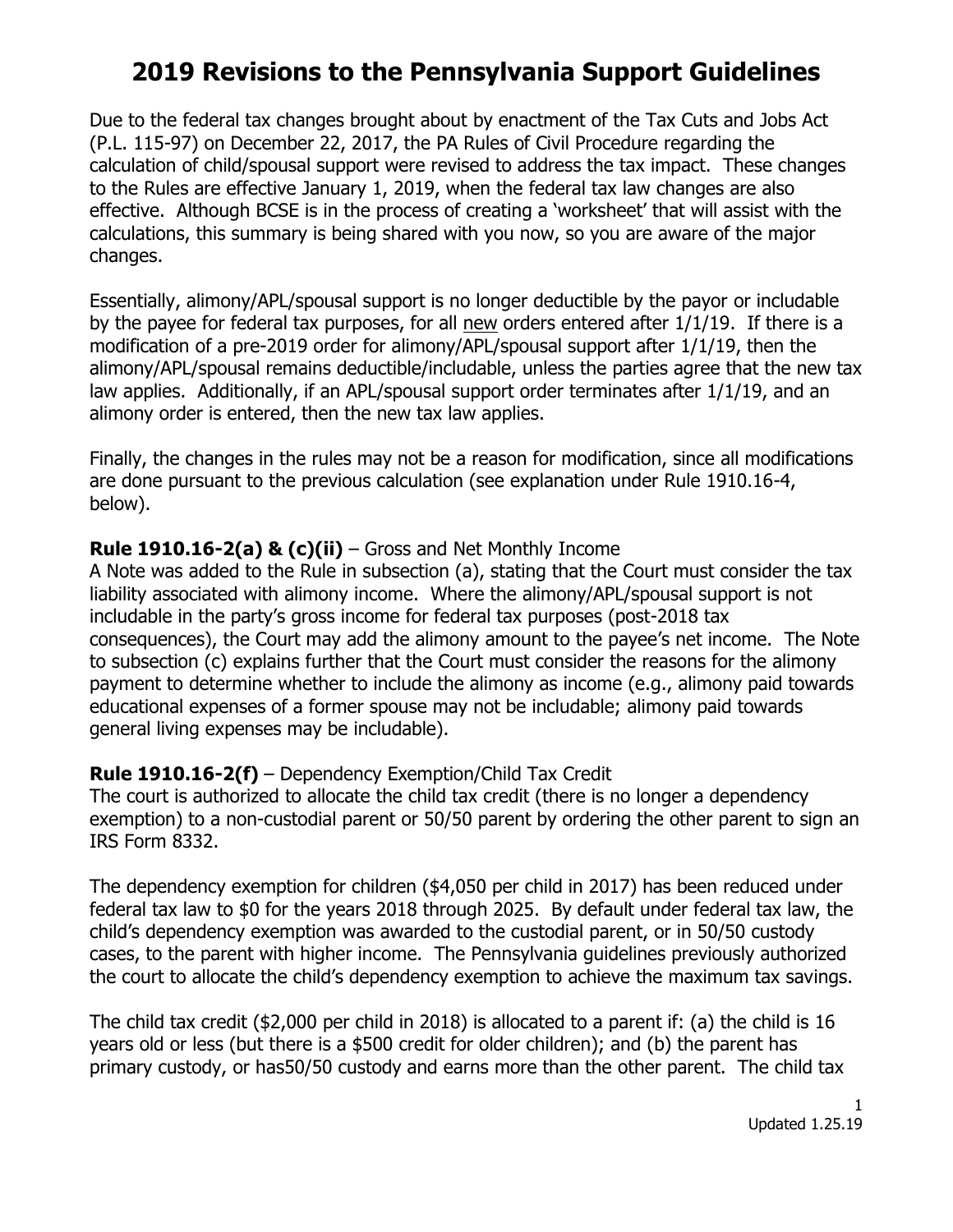credit starts to phase out at \$200,000 for single and separated parents, or \$400,000 for parents filing jointly.

This is a significant change that might reduce child support for many low-income child support recipients. The old dependency exemption would reduce a parent's taxable income by \$4,050 per child in 2017, so if that parent paid tax at the 10%, 12% or 15% rate, the parent would receive a benefit of \$405 to \$608 per child. With the child tax credit, the parent will receive a full \$2,000 benefit per child because the credit reduces tax (not taxable income).

#### **Rule 1910.16-4** – Support Formulas

This is the most significant change to the support guidelines, because the new rule creates two distinct formulas for calculating support—one to be used for post-2019 alimony/APL/spousal support calculations and the other to be used for pre-2019 modifications (which is essentially the formula PACSES currently uses). The new formula calculates spousal support FIRST, followed by a calculation of the child support; completely opposite of how Pennsylvania calculated support in the past.

When modifying a pre-2019 APL/spousal support/alimony obligation that was tax-deductible, the modified order will remain tax-deductible. The previous formula, which is now contained in Rule 1910.16-4(a)(2), is utilized for the modification. This "old" formula applies to all cases where the court is modifying a pre-2019 order or agreement. Child support is calculated first, and then APL/spousal support is calculated at 30% of the difference in incomes. If there are no children, the calculation is 40% of the difference in incomes.

One important item to note is that when a pre-divorce APL/spousal support order transitions to a post-divorce alimony order after 1/1/19, then the new formula must be used for the child support calculation. One caveat, there are no IRS regulations or court decisions yet to tell us whether that would constitute a modification of the order (which would remain taxdeductible under the old formula) or a new obligation (which is not tax-deductible under the new formula).

The Supreme Court has eliminated rule 1910.16-2(f), which authorized the courts to enter into an unallocated order; and subsection (3)(unallocated orders shall terminate upon the death of the payee). Rule 1910.19(h)(5) restores the court's discretion to issue an unallocated modification order and terminates an unallocated order upon the payee's death. The rule authorizes the court to exercise its discretion to deviate due to tax consequences.

The "new" formula, contained in Rule 1910.16-4(a)(1) is very different. Spousal support is calculated first. If there are NO dependent children, multiply payor's net income by 33%, and payee's income by 40%. Calculate the difference and the resultant amount is the APL/spousal support owed. It is neither taxable nor deductible by either party.

If there is child support involved, calculate the APL/spousal support amount first, by multiplying payor's net income by 25%, and payee's income by 30%. Recalculate each parent's income by subtracting/adding the amount of APL/spousal support to each respective